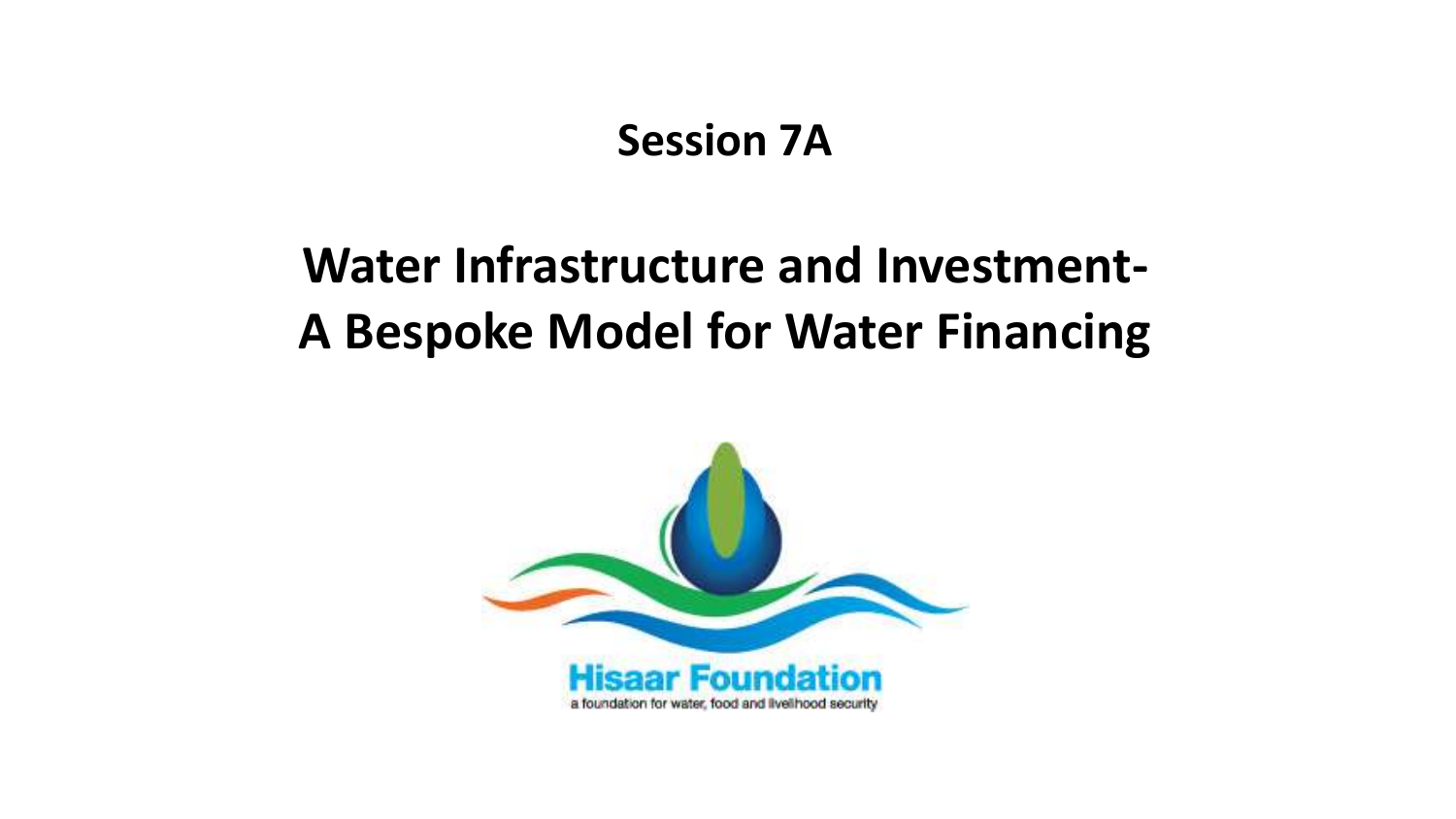

| Table of<br>Contents |                                                                                                                 |                 |
|----------------------|-----------------------------------------------------------------------------------------------------------------|-----------------|
|                      |                                                                                                                 |                 |
|                      | Foreword                                                                                                        | $\overline{4}$  |
|                      | Convener's Note                                                                                                 | 5.              |
|                      | <b>Recommendations for Pakistan's</b><br><b>Water Policy Framework</b>                                          | 6               |
|                      | Drought Management and Arid<br>Zones - Understanding Droughts,<br>Early Warning Signs And Drought<br>Resilience | 17 <sup>2</sup> |
|                      | <b>The Great Betrayal - Unfulfilled</b><br><b>Promise of the Water Economy</b>                                  | 30              |
|                      | About Hisaar Foundation                                                                                         | 37              |
|                      | Think Tank on the Rational Use of<br>Water                                                                      | 40              |
|                      | Profiles of Think Tank Members                                                                                  | 42              |
|                      | Acknowledgements                                                                                                | 46              |

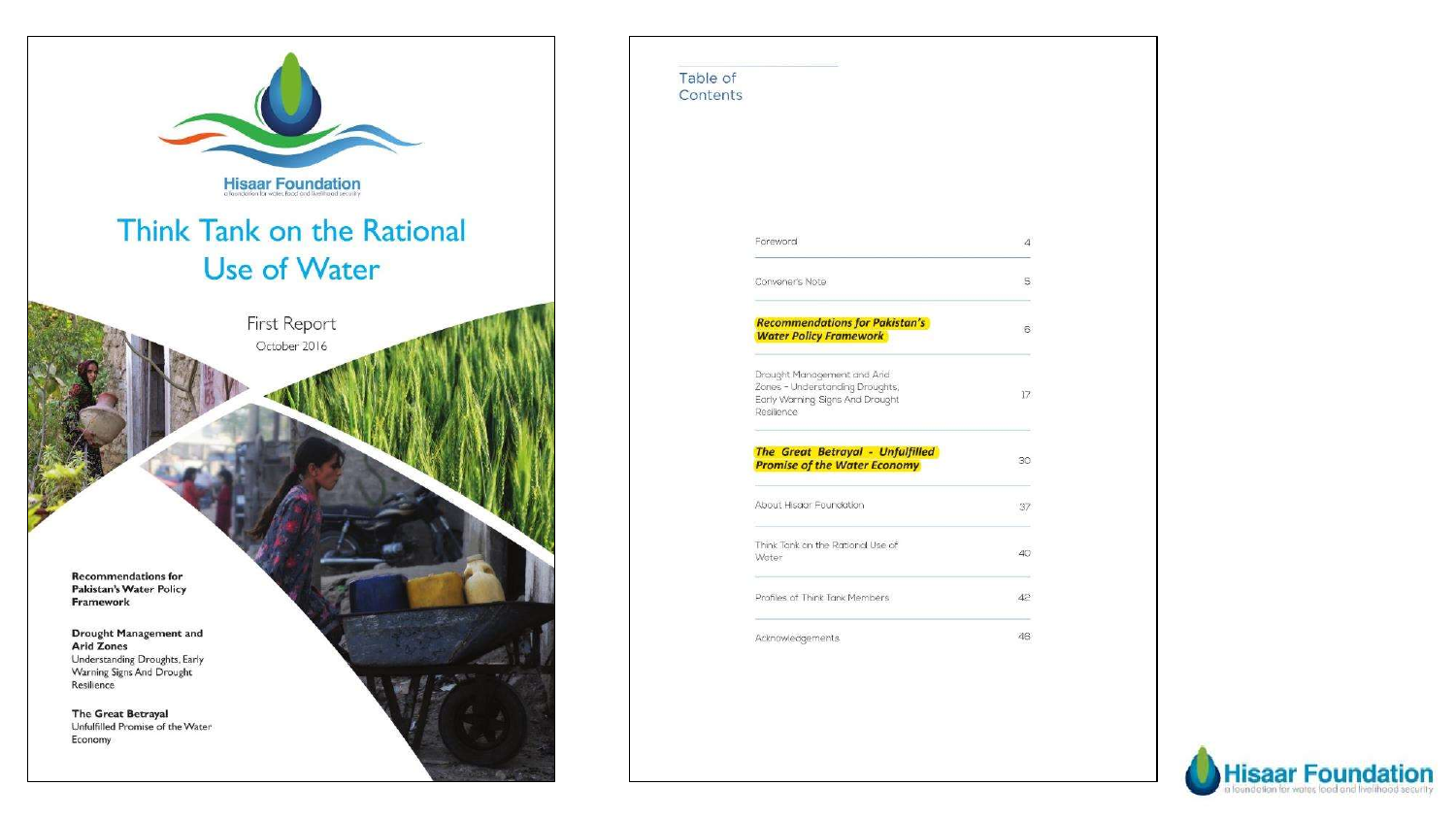## "Compelling case" For Water Investment

- The organization for economic co-operation and development 2016 report links water, growth and finance and calls for financing investments in water security and sustainable growth**<sup>1</sup>**
- Scale of global economic losses related to water insecurity: USD 260 billion per year
- USD 120 billion per year from urban property flood damages
- USD 94 billion per year of water insecurity to existing irrigators

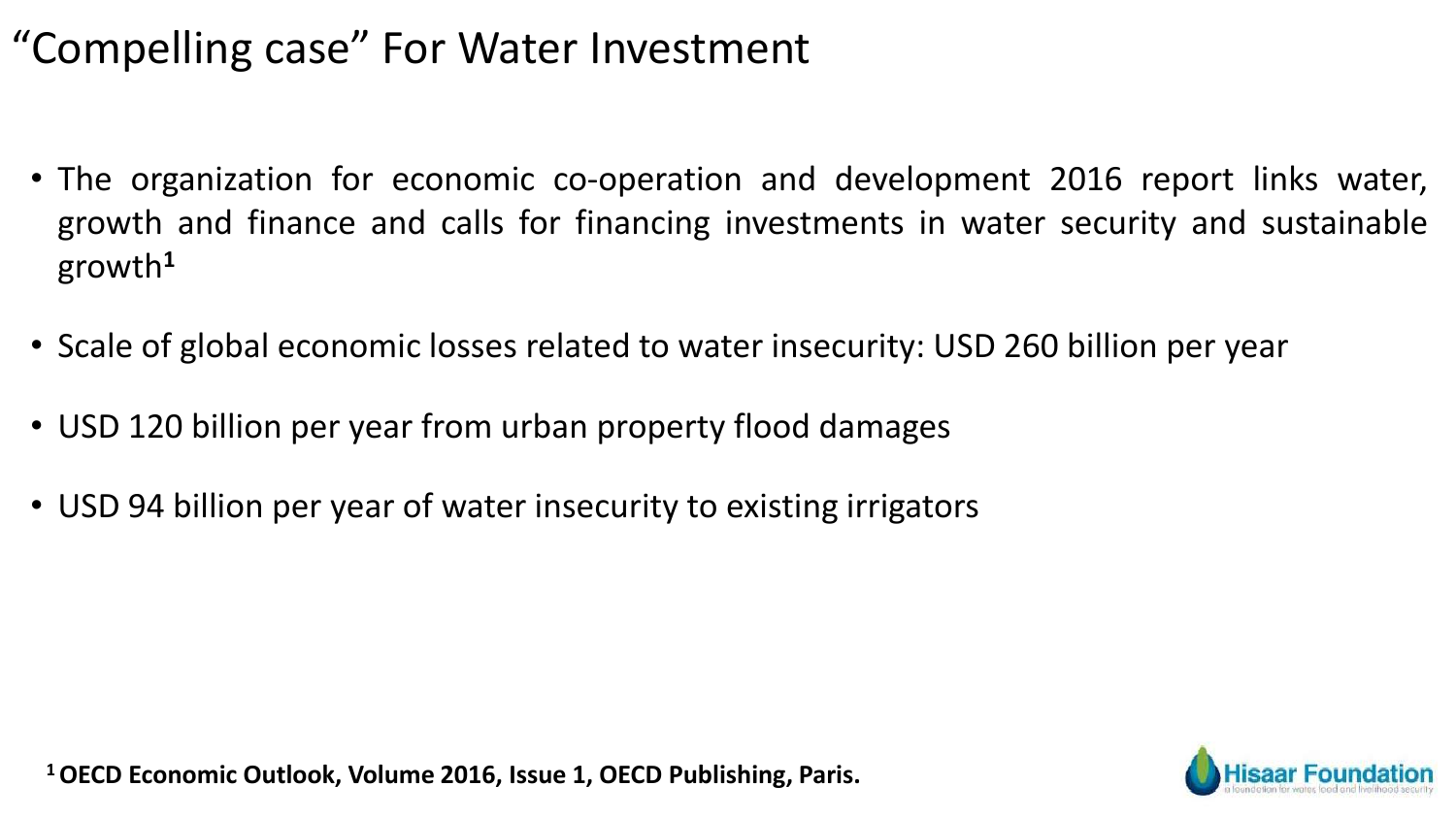### Pakistan's Water Economy

- Pakistan's economy is a 'water economy'
- 60 percent of the population directly engaged in agriculture and livestock
- 80 percent of Pakistan's exports based on these sectors

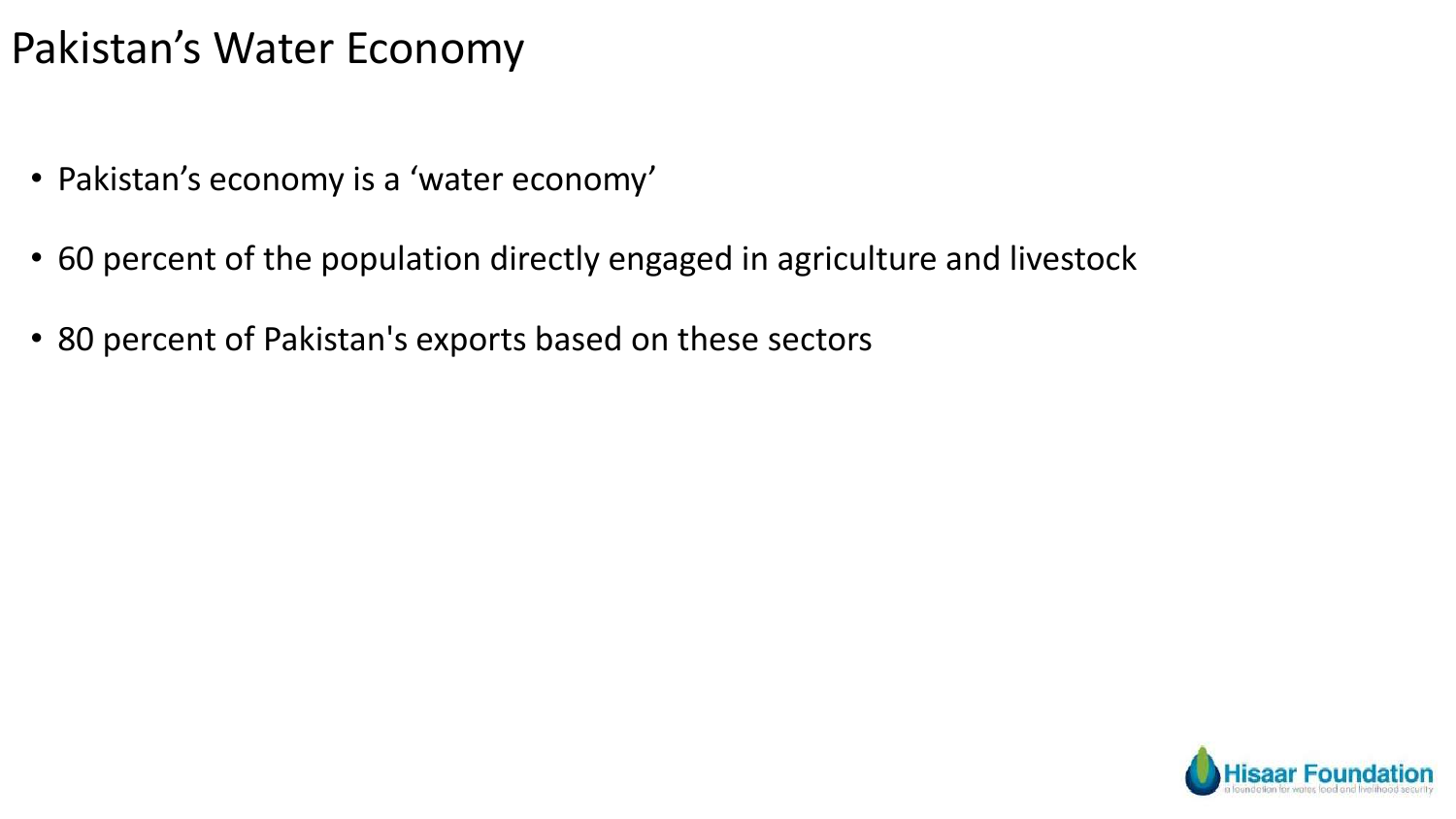## The Water Metrics of Pakistan

- Annual agriculture GDP for 55 million acres of irrigated land is under US\$500 million for every MAF of water. This makes total agriculture GDP of around US\$50 billion per year**<sup>2</sup>** .
- There is a potential to raise this substantially and build upon and expand the water 'value chain'.
- The cost of replacing the Indus basin system is approximately US\$ 300 billion**<sup>3</sup>** .
- If Pakistan could generate even a billion dollar for every one MAF of Indus water, it could have had agriculture GDP of US\$ 200 billion versus the current US\$ 50 billion. The multiplier impact on the rest of the off farm urban economy is four to five times.

**<sup>2</sup> This is based on calculating 20% of Pakistan's GDP from Pakistan Economic Survey 2016 <sup>3</sup>Briscoe J and Qamar U (eds), Pakistan's Water Economy: Running Dry, The World Bank, November 2005**